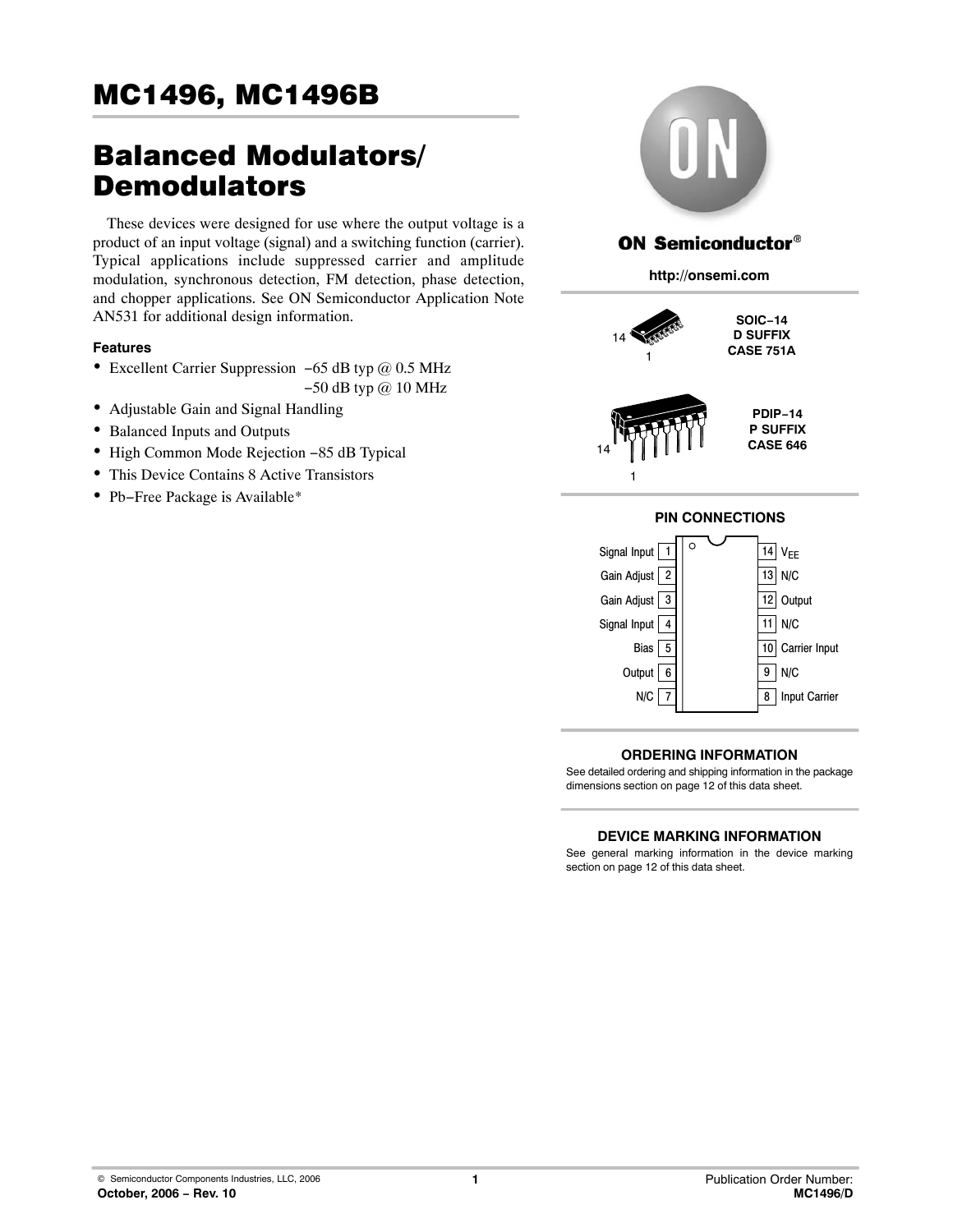

**Figure 1. Suppressed Carrier Output Waveform**



**Figure 3. Amplitude Modulation Output Waveform**



**Figure 2. Suppressed Carrier Spectrum**



**Figure 4. Amplitude−Modulation Spectrum**

| <b>MAXIMUM RATINGS</b> ( $T_A = 25^\circ C$ , unless otherwise noted.) |  |  |  |  |
|------------------------------------------------------------------------|--|--|--|--|
|------------------------------------------------------------------------|--|--|--|--|

| Rating                                                                                                 | Symbol                  | Value                             | Unit          |
|--------------------------------------------------------------------------------------------------------|-------------------------|-----------------------------------|---------------|
| <b>Applied Voltage</b><br>(V6-V8, V10-V1, V12-V8, V12-V10, V8-V4, V8-V1, V10-V4, V6-V10, V2-V5, V3-V5) | $\Delta V$              | 30                                | Vdc           |
| Differential Input Signal                                                                              | $V8 - V10$<br>$V4 - V1$ | $+5.0$<br>$\pm (5 + 15R_{\odot})$ | Vdc           |
| Maximum Bias Current                                                                                   | <sup>15</sup>           | 10                                | mA            |
| Thermal Resistance, Junction-to-Air<br>Plastic Dual In-Line Package                                    | $R_{\theta,JA}$         | 100                               | $\degree$ C/W |
| MC1496<br>Operating Ambient Temperature Range<br>MC1496B                                               | <b>TA</b>               | 0 to $+70$<br>$-40$ to $+125$     | °€            |
| Storage Temperature Range                                                                              | $T_{\text{stg}}$        | $-65$ to $+150$                   | °C            |
| Electrostatic Discharge Sensitivity (ESD)<br>Human Body Model (HBM)<br>Machine Model (MM)              | <b>ESD</b>              | 2000<br>400                       | $\vee$        |

Stresses exceeding Maximum Ratings may damage the device. Maximum Ratings are stress ratings only. Functional operation above the Recommended Operating Conditions is not implied. Extended exposure to stresses above the Recommended Operating Conditions may affect device reliability.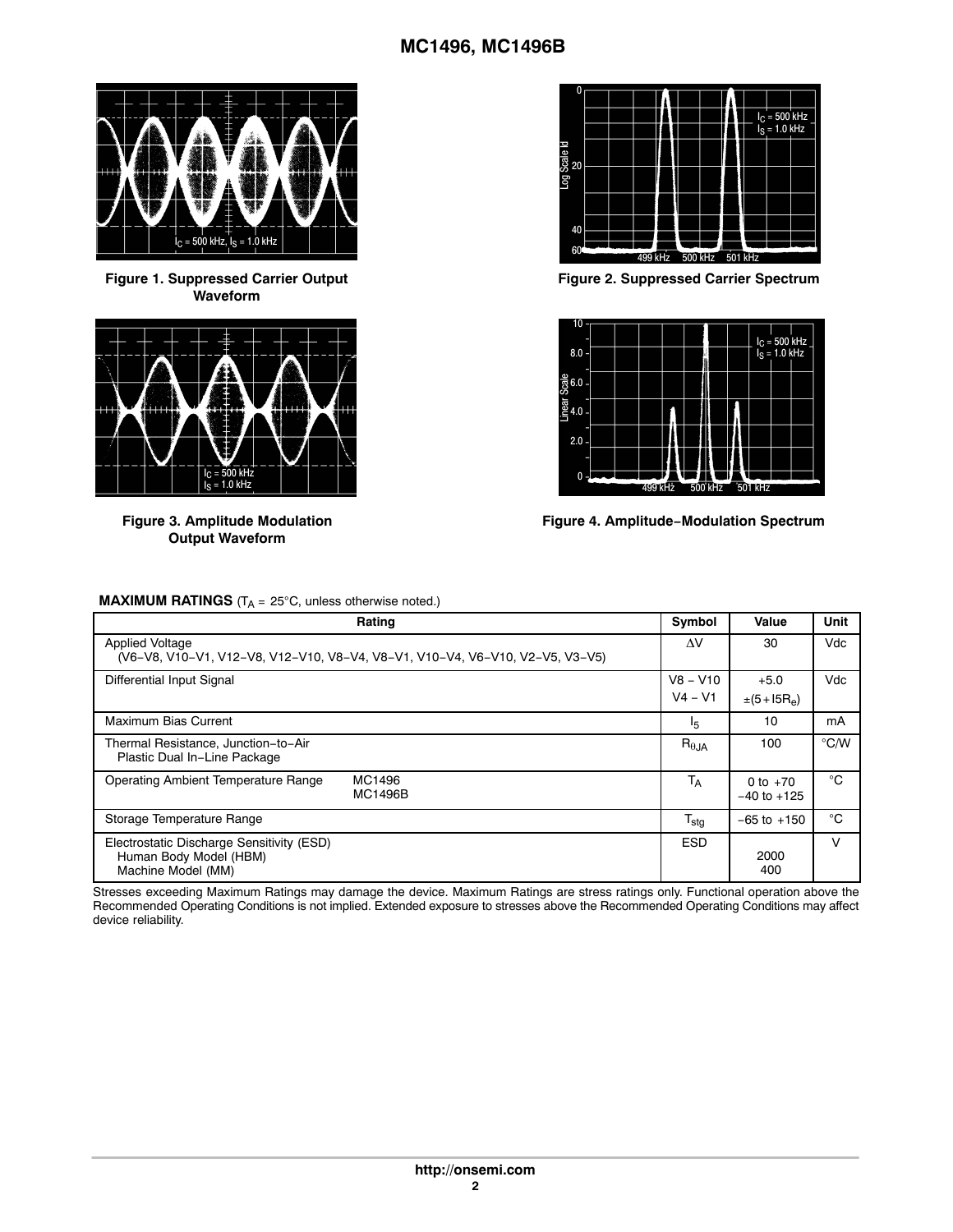| <b>ELECTRICAL CHARACTERISTICS</b> ( $V_{CC}$ = 12 Vdc, $V_{EE}$ = -8.0 Vdc, 15 = 1.0 mAdc, R <sub>L</sub> = 3.9 k $\Omega$ , R <sub>e</sub> = 1.0 k $\Omega$ , T <sub>A</sub> = T <sub>low</sub> to T <sub>high</sub> , |
|-------------------------------------------------------------------------------------------------------------------------------------------------------------------------------------------------------------------------|
| all input and output characteristics are single-ended, unless otherwise noted.) (Note 1)                                                                                                                                |

| <b>Characteristic</b>                                                                                                                                                                                                                          | Fig.           | <b>Note</b>              | Symbol                                                                     | Min                                                  | <b>Typ</b>              | Max                                         | Unit                |
|------------------------------------------------------------------------------------------------------------------------------------------------------------------------------------------------------------------------------------------------|----------------|--------------------------|----------------------------------------------------------------------------|------------------------------------------------------|-------------------------|---------------------------------------------|---------------------|
| Carrier Feedthrough<br>$V_C$ = 60 mVrms sine wave and<br>$f_C = 1.0$ kHz<br>$f_C = 10$ MHz<br>offset adjusted to zero<br>$V_C$ = 300 mVpp square wave:<br>offset adjusted to zero<br>$f_C = 1.0$ kHz<br>$f_C = 1.0$ kHz<br>offset not adjusted | 5              | 1                        | $V_{CFT}$                                                                  | $\equiv$                                             | 40<br>140<br>0.04<br>20 | —<br>$\overline{\phantom{0}}$<br>0.4<br>200 | uVrms<br>mVrms      |
| <b>Carrier Suppression</b><br>$fS$ = 10 kHz, 300 mVrms<br>$f_C = 500$ kHz, 60 mVrms sine wave<br>$f_C = 10$ MHz, 60 mVrms sine wave                                                                                                            | 5              | $\overline{2}$           | $V_{CS}$                                                                   | 40                                                   | 65<br>50                | $\qquad \qquad -$<br>$\equiv$               | dВ<br>k             |
| Transadmittance Bandwidth (Magnitude) ( $R_L$ = 50 $\Omega$ )<br>Carrier Input Port, $V_C = 60$ mVrms sine wave<br>$f_S = 1.0$ kHz, 300 mVrms sine wave<br>Signal Input Port, $V_S = 300$ mVrms sine wave<br>$ V_C  = 0.5$ Vdc                 | 8              | 8                        | $BW_{3dB}$                                                                 |                                                      | 300<br>80               |                                             | MHz                 |
| Signal Gain ( $V_S$ = 100 mVrms, f = 1.0 kHz; $ V_C $ = 0.5 Vdc)                                                                                                                                                                               | 10             | 3                        | A <sub>VS</sub>                                                            | 2.5                                                  | 3.5                     | $\equiv$                                    | V/V                 |
| Single-Ended Input Impedance, Signal Port, f = 5.0 MHz<br>Parallel Input Resistance<br>Parallel Input Capacitance                                                                                                                              | 6              |                          | $r_{ip}$<br>$c_{ip}$                                                       | $\qquad \qquad -$                                    | 200<br>2.0              | $\equiv$<br>$\equiv$                        | kΩ<br>pF            |
| Single-Ended Output Impedance, f = 10 MHz<br>Parallel Output Resistance<br>Parallel Output Capacitance                                                                                                                                         | 6              |                          | $r_{op}$<br>$c_{oo}$                                                       |                                                      | 40<br>5.0               | $\qquad \qquad -$                           | kΩ<br>pF            |
| Input Bias Current<br>$I_{\text{bS}} = \frac{11 + 14}{2}$ ; $I_{\text{bC}} = \frac{18 + 110}{2}$                                                                                                                                               | $\overline{7}$ |                          | I <sub>bS</sub><br>$I_{\text{bC}}$                                         | -                                                    | 12<br>12                | 30<br>30                                    | μA                  |
| Input Offset Current<br>$I_{\text{ioS}} = 11 - 14$ ; $I_{\text{ioC}} = 18 - 110$                                                                                                                                                               | $\overline{7}$ | $\qquad \qquad -$        | $\left\vert \right. \right\vert$ i $_{\mathrm{ioS}}$<br>$I_{\mathsf{ioC}}$ | $\overline{\phantom{a}}$<br>$\overline{\phantom{0}}$ | 0.7<br>0.7              | 7.0<br>7.0                                  | μA                  |
| Average Temperature Coefficient of Input Offset Current<br>$(T_A = -55^{\circ} \text{C}$ to +125°C)                                                                                                                                            | $\overline{7}$ |                          | $ TC_{lio} $                                                               | $\overline{\phantom{0}}$                             | 2.0                     | $\overline{\phantom{0}}$                    | $nA$ <sup>o</sup> C |
| Output Offset Current (I6-I9)                                                                                                                                                                                                                  | $\overline{7}$ |                          | $ I_{oo} $                                                                 | $\overline{\phantom{0}}$                             | 14                      | 80                                          | μA                  |
| Average Temperature Coefficient of Output Offset Current<br>$(T_A = -55^{\circ}C \text{ to } +125^{\circ}C)$                                                                                                                                   | $\overline{7}$ |                          | $ TC_{\text{loo}} $                                                        | $\overline{\phantom{0}}$                             | 90                      |                                             | $nA$ <sup>o</sup> C |
| Common-Mode Input Swing, Signal Port, f <sub>S</sub> = 1.0 kHz                                                                                                                                                                                 | 9              | 4                        | <b>CMV</b>                                                                 | $\equiv$                                             | 5.0                     | $\overline{a}$                              | Vpp                 |
| Common-Mode Gain, Signal Port, f <sub>S</sub> = 1.0 kHz,  V <sub>C</sub>  = 0.5 Vdc                                                                                                                                                            | 9              | $\overline{\phantom{0}}$ | <b>ACM</b>                                                                 | $\overline{\phantom{a}}$                             | $-85$                   | $\overline{\phantom{0}}$                    | dB                  |
| Common-Mode Quiescent Output Voltage (Pin 6 or Pin 9)                                                                                                                                                                                          | 10             | $\equiv$                 | $V_{\text{out}}$                                                           | $\equiv$                                             | 8.0                     | $\overline{a}$                              | Vpp                 |
| Differential Output Voltage Swing Capability                                                                                                                                                                                                   | 10             | $\equiv$                 | $V_{\text{out}}$                                                           | $\overline{\phantom{0}}$                             | 8.0                     | $\equiv$                                    | Vpp                 |
| Power Supply Current I6 +112<br>114                                                                                                                                                                                                            | 7              | 6                        | $_{\rm{loc}}$<br><b>IEE</b>                                                | $\overline{\phantom{0}}$                             | 2.0<br>3.0              | 4.0<br>5.0                                  | mAdc                |
| DC Power Dissipation                                                                                                                                                                                                                           | $\overline{7}$ | 5                        | $P_D$                                                                      |                                                      | 33                      |                                             | mW                  |

1.  $T_{low}$  = 0°C for MC1496  $T_{high}$  = +70°C for MC1496B = −40°C for MC1496B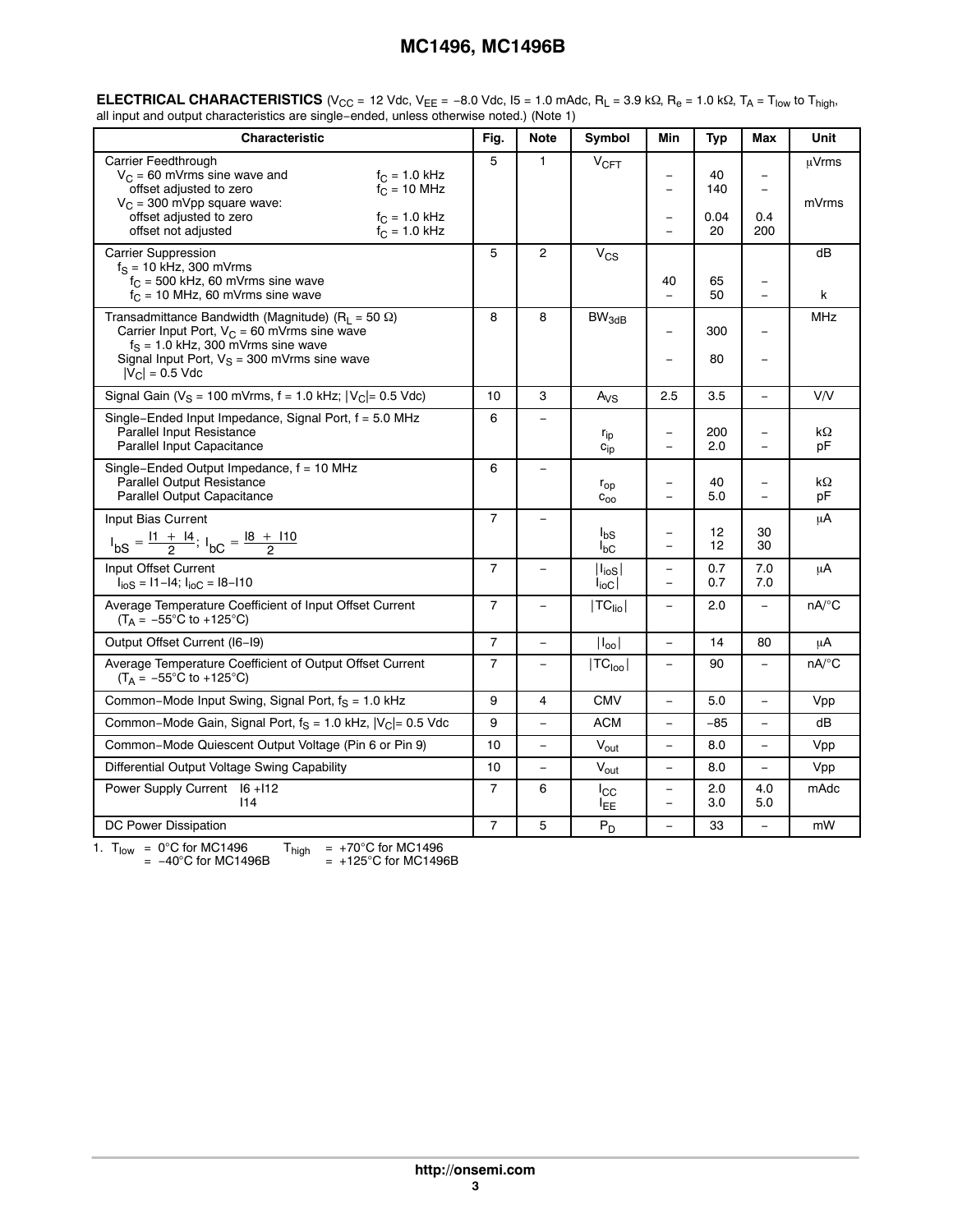# **GENERAL OPERATING INFORMATION**

# **Carrier Feedthrough**

Carrier feedthrough is defined as the output voltage at carrier frequency with only the carrier applied (signal voltage  $= 0$ ).

Carrier null is achieved by balancing the currents in the differential amplifier by means of a bias trim potentiometer (R1 of Figure [5\)](#page-4-0).

# **Carrier Suppression**

Carrier suppression is defined as the ratio of each sideband output to carrier output for the carrier and signal voltage levels specified.

Carrier suppression is very dependent on carrier input level, as shown in Figure [22.](#page-7-0) A low value of the carrier does not fully switch the upper switching devices, and results in lower signal gain, hence lower carrier suppression. A higher than optimum carrier level results in unnecessary device and circuit carrier feedthrough, which again degenerates the suppression figure. The MC1496 has been characterized with a 60 mVrms sinewave carrier input signal. This level provides optimum carrier suppression at carrier frequencies in the vicinity of 500 kHz, and is generally recommended for balanced modulator applications.

Carrier feedthrough is independent of signal level,  $V_S$ . Thus carrier suppression can be maximized by operating with large signal levels. However, a linear operating mode must be maintained in the signal–input transistor pair −[ $\phi$ r harmonics of the modulating signal will be generated and appear in the device output as spurious sidebands of the suppressed carrier. This requirement places an upper limit on input−signal amplitude (see Figure [20](#page-6-0)). Note also that an optimum carrier level is recommended in Figure [22](#page-7-0) for good carrier suppression and minimum spurious sideband generation.

At higher frequencies circuit layout is very important in order to minimize carrier feedthrough. Shielding may be necessary in order to prevent capacitive coupling between the carrier input leads and the output leads.

# **Signal Gain and Maximum Input Level**

Signal gain (single−ended) at low frequencies is defined as the voltage gain,

$$
A_{\text{VS}} = \frac{V_{\text{o}}}{V_{\text{S}}} = \frac{R_{\text{L}}}{R_{\text{e}} + 2r_{\text{e}}}
$$
 where  $r_{\text{e}} = \frac{26 \text{ mV}}{15 \text{(mA)}}$ 

A constant dc potential is applied to the carrier input terminals to fully switch two of the upper transistors "on" and two transistors "off" ( $V<sub>C</sub> = 0.5$  Vdc). This in effect forms a cascode differential amplifier.

Linear operation requires that the signal input be below a critical value determined by  $R_E$  and the bias current I5.

$$
V_S \leq 15 \; R_E \; \text{(Volts peak)}
$$

Note that in the test circuit of Figure [10,](#page-5-0)  $V<sub>S</sub>$  corresponds to a maximum value of 1.0 V peak.

# **Common Mode Swing**

The common−mode swing is the voltage which may be applied to both bases of the signal differential amplifier, without saturating the current sources or without saturating the differential amplifier itself by swinging it into the upper switching devices. This swing is variable depending on the particular circuit and biasing conditions chosen.

# **Power Dissipation**

Power dissipation, P<sub>D</sub>, within the integrated circuit package should be calculated as the summation of the voltage−current products at each port, i.e. assuming  $V12 = V6$ ,  $I5 = I6 = I12$  and ignoring base current,  $P_D$  = 2 I5 (V6 – V14) + I5)V5 – V14 where subscripts refer to pin numbers.

# **Design Equations**

The following is a partial list of design equations needed to operate the circuit with other supply voltages and input conditions.

A. Operating Current

The internal bias currents are set by the conditions at Pin 5. Assume:

$$
15 = 16 = 112,
$$
  
I<sub>B</sub> < < I<sub>C</sub> for all transistors

then :

$$
R5 = \frac{V - \phi}{15} - 500 \Omega
$$
 where: R5 is the resistor between  
Pin 5 and ground  

$$
\phi = 0.75 \text{ at } T_A = +25^{\circ} \text{C}
$$

The MC1496 has been characterized for the condition  $I_5 = 1.0$  mA and is the generally recommended value.

B. Common−Mode Quiescent Output Voltage

$$
V6 = V12 = V + - 15 R_L
$$

# **Biasing**

The MC1496 requires three dc bias voltage levels which must be set externally. Guidelines for setting up these three levels include maintaining at least 2.0 V collector−base bias on all transistors while not exceeding the voltages given in the absolute maximum rating table;

30 Vdc [(V6, V12) − (V8, V10)] 2 Vdc 30 Vdc [(V8, V10) − (V1, V4)] 2.7 Vdc 30 Vdc [(V1, V4) − (V5)] 2.7 Vdc

The foregoing conditions are based on the following approximations:

$$
V6 = V12, V8 = V10, V1 = V4
$$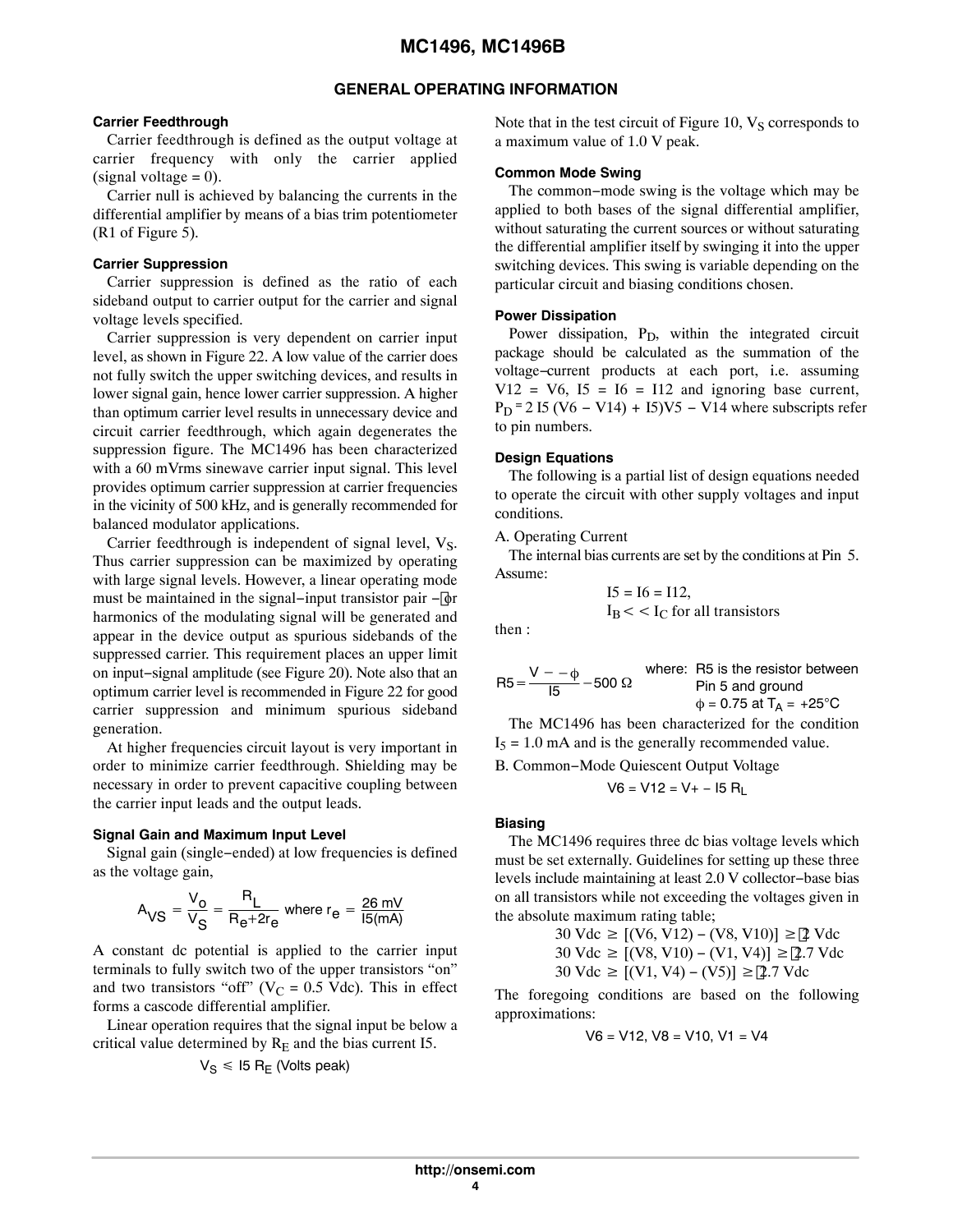<span id="page-4-0"></span>Bias currents flowing into Pins 1, 4, 8 and 10 are transistor base currents and can normally be neglected if external bias dividers are designed to carry 1.0 mA or more.

## **Transadmittance Bandwidth**

Carrier transadmittance bandwidth is the 3.0 dB bandwidth of the device forward transadmittance as defined by:

$$
\gamma 21C = \frac{i_0 \text{ (each sideband)}}{v_s \text{ (signal)}} \quad \text{V}_0 = 0
$$

Signal transadmittance bandwidth is the 3.0 dB bandwidth of the device forward transadmittance as defined by:

$$
\gamma 21S = \frac{i_0 \text{ (signal)}}{v_S \text{ (signal)}}
$$
  $V_C = 0.5 \text{ Vdc}, V_O = 0$ 

# **Coupling and Bypass Capacitors**

Capacitors C1 and C2 (Figure 5) should be selected for a reactance of less than 5.0  $\Omega$  at the carrier frequency.

# **Output Signal**

The output signal is taken from Pins 6 and 12 either balanced or single−ended. Figure [11](#page-5-0) shows the output levels of each of the two output sidebands resulting from variations in both the carrier and modulating signal inputs with a single−ended output connection.

# **Negative Supply**

VEE should be dc only. The insertion of an RF choke in series with  $V_{EE}$  can enhance the stability of the internal current sources.

# **Signal Port Stability**

Under certain values of driving source impedance, oscillation may occur. In this event, an RC suppression network should be connected directly to each input using short leads. This will reduce the Q of the source−tuned circuits that cause the oscillation.



An alternate method for low−frequency applications is to insert a 1.0 k $\Omega$  resistor in series with the input (Pins 1, 4). In this case input current drift may cause serious degradation of carrier suppression.











**NOTE:** Shielding of input and output leads may be needed to properly perform these tests.



**Figure 7. Bias and Offset Currents Figure 8. Transconductance Bandwidth**

**TEST CIRCUITS**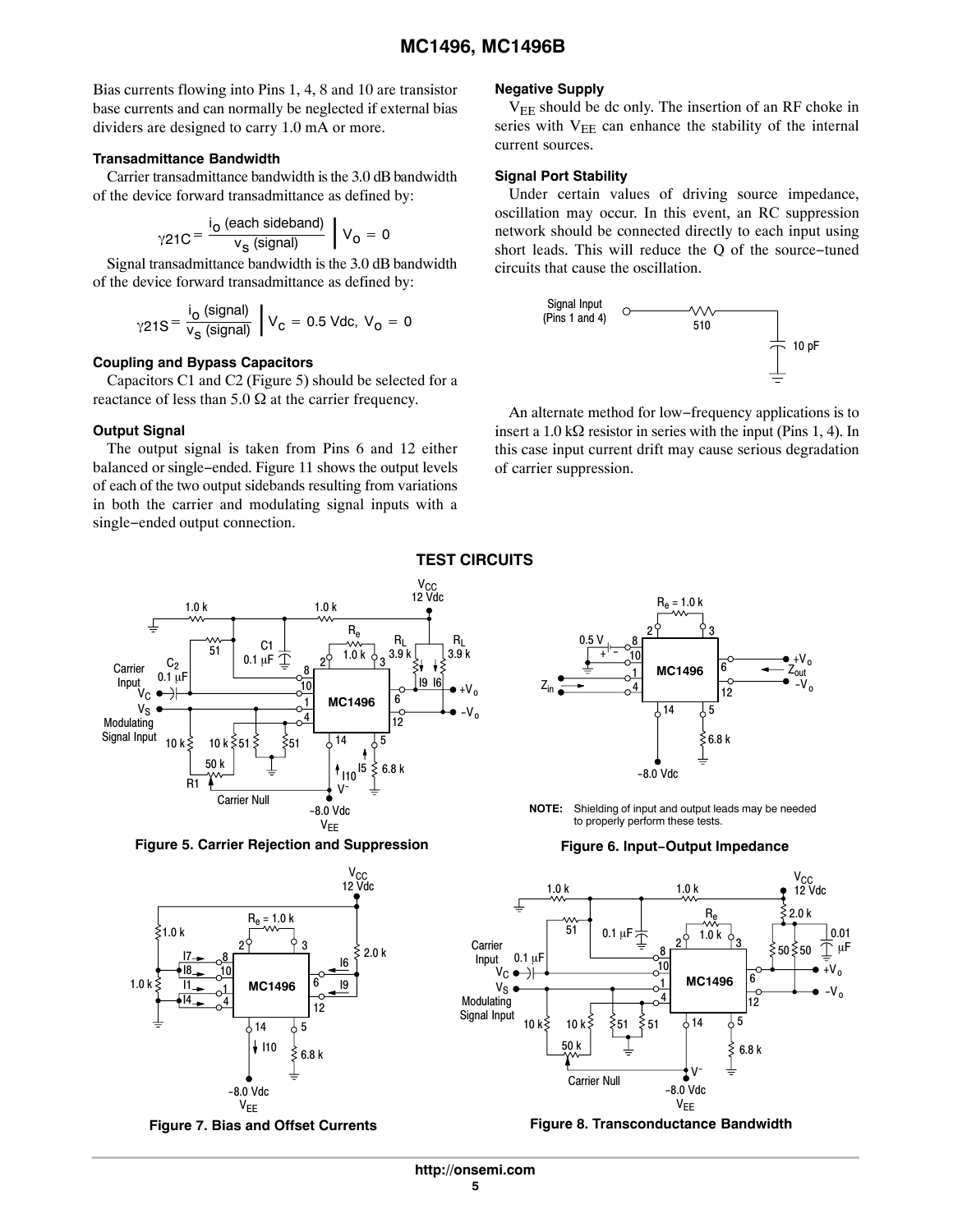<span id="page-5-0"></span>





# **TYPICAL CHARACTERISTICS**



Typical characteristics were obtained with circuit shown in Figure [5,](#page-4-0)  $f_C = 500$  kHz (sine wave),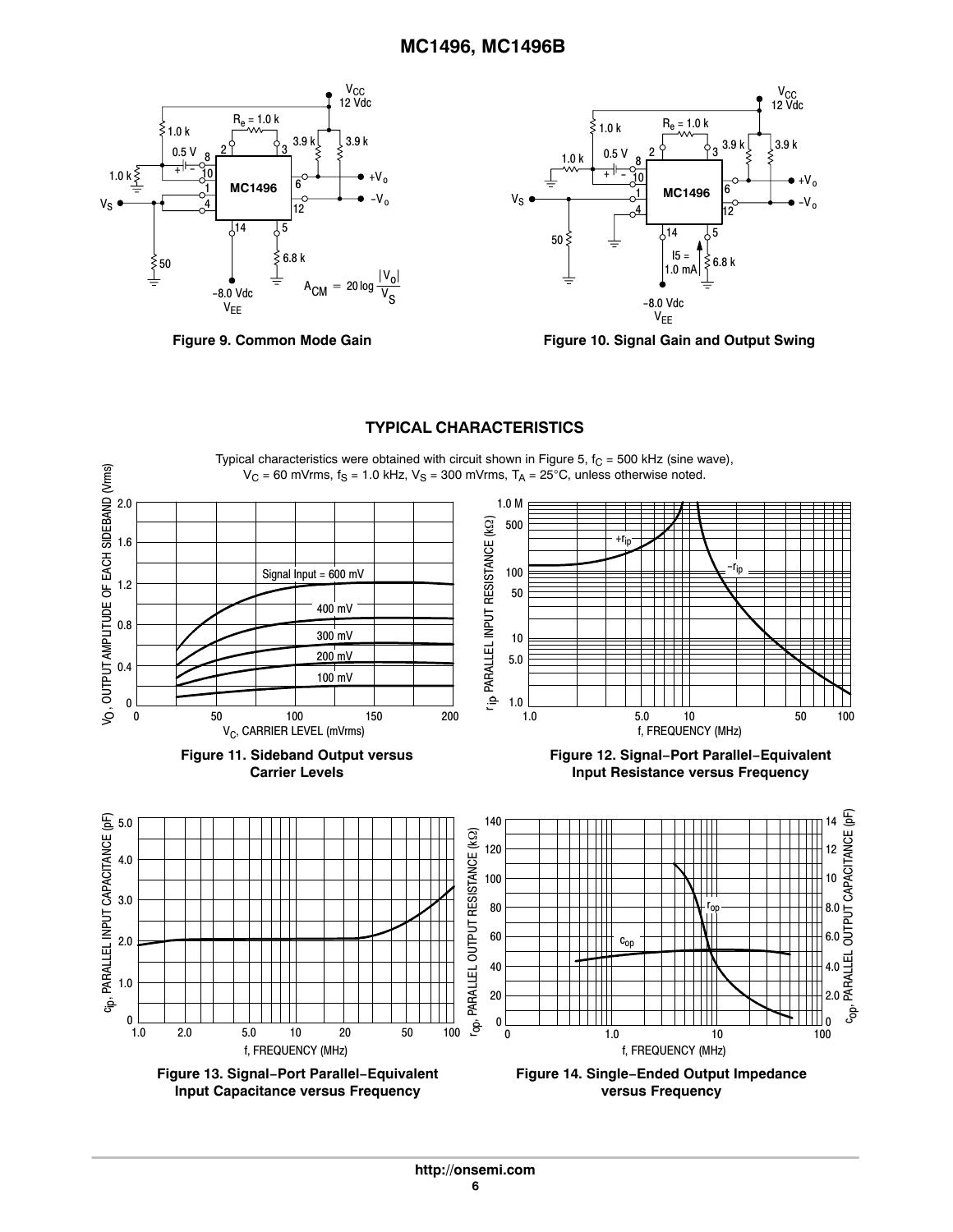# **TYPICAL CHARACTERISTICS** (continued)

Typical characteristics were obtained with circuit shown in Figure [5,](#page-4-0)  $f_C = 500$  kHz (sine wave),  $V_C = 60$  mVrms,  $f_S = 1.0$  kHz,  $V_S = 300$  mVrms,  $T_A = 25^{\circ}$ C, unless otherwise noted.

<span id="page-6-0"></span>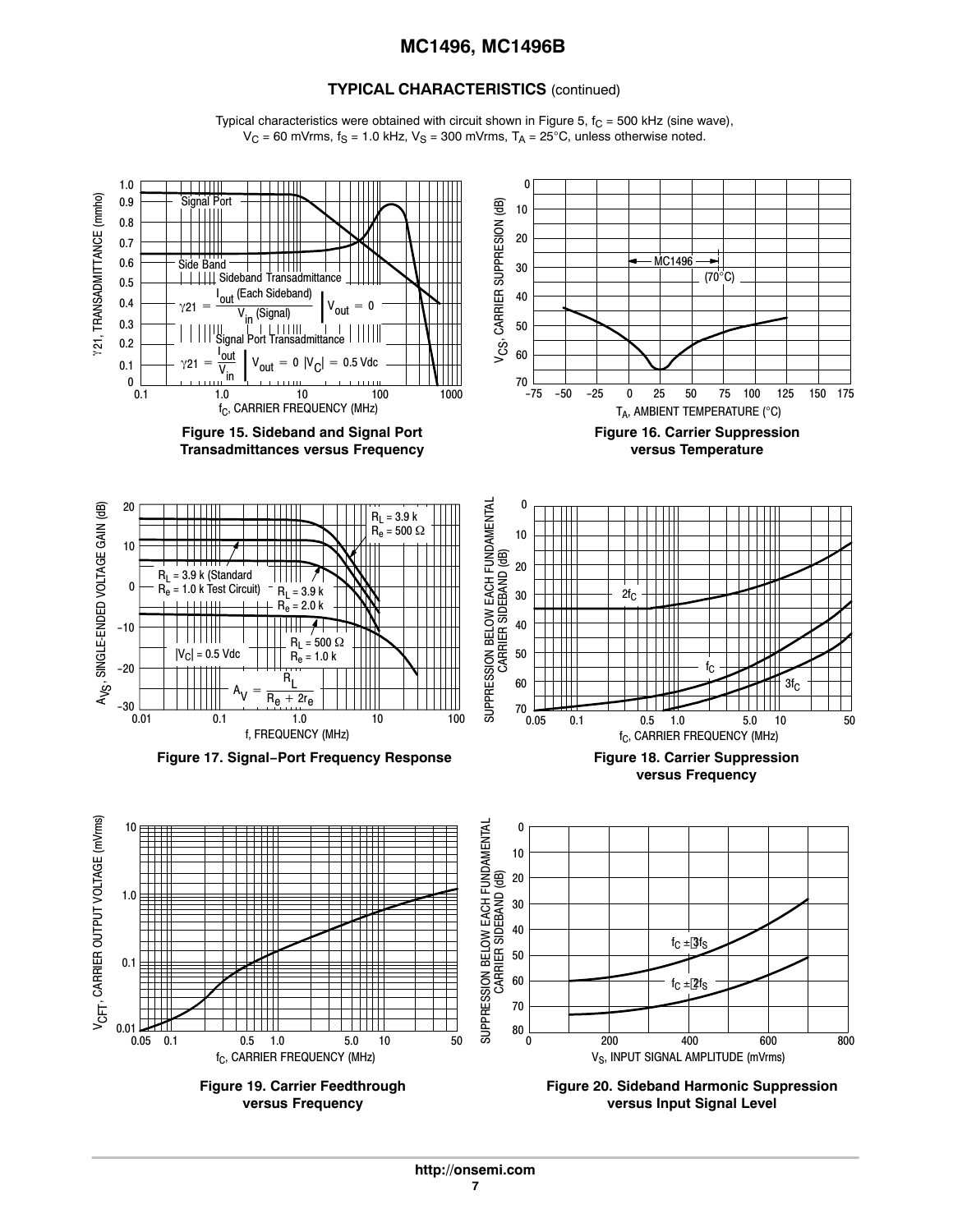<span id="page-7-0"></span>

#### **OPERATIONS INFORMATION**

The MC1496, a monolithic balanced modulator circuit, is shown in Figure 23.

This circuit consists of an upper quad differential amplifier driven by a standard differential amplifier with dual current sources. The output collectors are cross−coupled so that full−wave balanced multiplication of the two input voltages occurs. That is, the output signal is a constant times the product of the two input signals.

Mathematical analysis of linear ac signal multiplication indicates that the output spectrum will consist of only the sum and difference of the two input frequencies. Thus, the device may be used as a balanced modulator, doubly balanced mixer, product detector, frequency doubler, and other applications requiring these particular output signal characteristics.

The lower differential amplifier has its emitters connected to the package pins so that an external emitter resistance may be used. Also, external load resistors are employed at the device output.

#### **Signal Levels**

The upper quad differential amplifier may be operated either in a linear or a saturated mode. The lower differential amplifier is operated in a linear mode for most applications.

For low−level operation at both input ports, the output signal will contain sum and difference frequency



components and have an amplitude which is a function of the product of the input signal amplitudes.

For high−level operation at the carrier input port and linear operation at the modulating signal port, the output signal will contain sum and difference frequency components of the modulating signal frequency and the fundamental and odd harmonics of the carrier frequency. The output amplitude will be a constant times the modulating signal amplitude. Any amplitude variations in the carrier signal will not appear in the output.

The linear signal handling capabilities of a differential amplifier are well defined. With no emitter degeneration, the maximum input voltage for linear operation is approximately 25 mV peak. Since the upper differential amplifier has its emitters internally connected, this voltage applies to the carrier input port for all conditions.

Since the lower differential amplifier has provisions for an external emitter resistance, its linear signal handling range may be adjusted by the user. The maximum input voltage for linear operation may be approximated from the following expression:

#### $V = (15)$  (R<sub>E</sub>) volts peak.

This expression may be used to compute the minimum value of  $R<sub>E</sub>$  for a given input voltage amplitude.

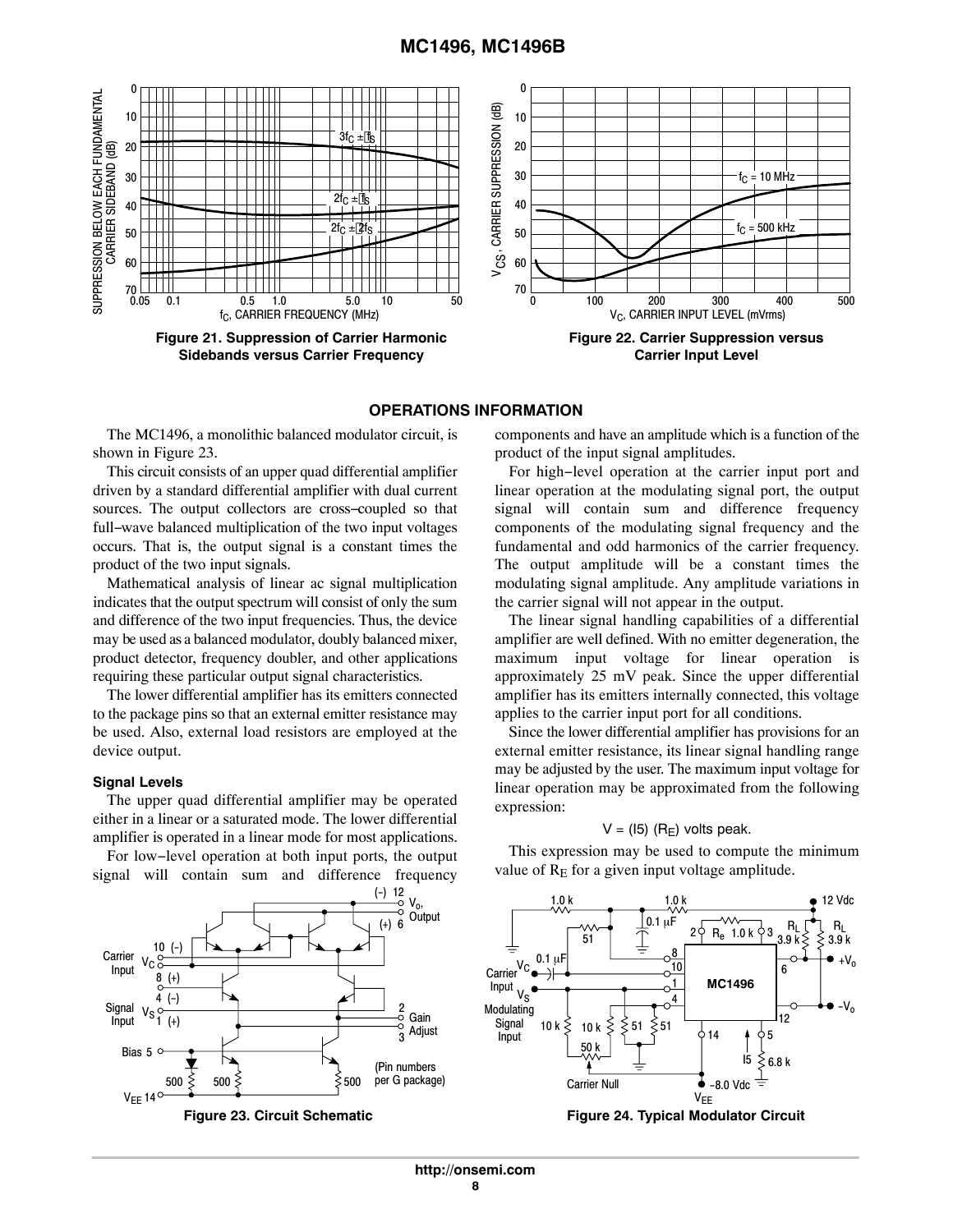| Carrier Input Signal (V <sub>C</sub> ) | <b>Approximate Voltage Gain</b>                                                                                 | <b>Output Signal Frequency(s)</b>                                              |
|----------------------------------------|-----------------------------------------------------------------------------------------------------------------|--------------------------------------------------------------------------------|
| Low-level dc                           | $R_L V_C$<br>$2(R_E + 2r_e)\left(\frac{KT}{q}\right)$                                                           | f <sub>M</sub>                                                                 |
| High-level dc                          | $R_{L}$<br>$R_F + 2r_e$                                                                                         | f <sub>M</sub>                                                                 |
| Low-level ac                           | $R_L V_C$ (rms)<br>$2\sqrt{2}\left(\frac{\text{KT}}{\text{q}}\right)(\text{R}_{\text{E}}+2\text{r}_{\text{e}})$ | fc ±llืм                                                                       |
| High-level ac                          | $0.637 R_1$<br>$R_F + 2r_e$                                                                                     | $f_C \pm \mathbb{I}_M$ , 3 $f_C \pm \mathbb{I}_M$ , 5 $f_C \pm \mathbb{I}_M$ , |

## **Table 1. Voltage Gain and Output Frequencies**

2. Low-level Modulating Signal, V<sub>M</sub>, assumed in all cases. V<sub>C</sub> is Carrier Input Voltage.

3. When the output signal contains multiple frequencies, the gain expression given is for the output amplitude ofeach of the two desired outputs,  $f_C + f_M$  and  $f_C - f_M$ .

4. All gain expressions are for a single−ended output. For a differential output connection, multiply each expression by two.

5.  $R_L$  = Load resistance.

6.  $R_F$  = Emitter resistance between Pins 2 and 3.

7.  $r_e$  = Transistor dynamic emitter resistance, at 25°C; 26 mV

$$
\mathsf{re} \approx \frac{\mathsf{re}}{\mathsf{I}_5\,(\mathsf{mA})}
$$

8. K = Boltzmann′s Constant, T = temperature in degrees Kelvin, q = the charge on an electron.

The gain from the modulating signal input port to the output is the MC1496 gain parameter which is most often of interest to the designer. This gain has significance only when the lower differential amplifier is operated in a linear mode, but this includes most applications of the device.

As previously mentioned, the upper quad differential amplifier may be operated either in a linear or a saturated mode. Approximate gain expressions have been developed for the MC1496 for a low−level modulating signal input and the following carrier input conditions:

- 1) Low−level dc
- 2) High−level dc
- 3) Low−level ac
- 4) High−level ac

These gains are summarized in Table 1, along with the frequency components contained in the output signal.

## **APPLICATIONS INFORMATION**

Double sideband suppressed carrier modulation is the basic application of the MC1496. The suggested circuit for this application is shown on the front page of this data sheet.

In some applications, it may be necessary to operate the MC1496 with a single dc supply voltage instead of dual supplies. Figure [25](#page-9-0) shows a balanced modulator designed for operation with a single 12 Vdc supply. Performance of this circuit is similar to that of the dual supply modulator.

## **AM Modulator**

The circuit shown in Figure [26](#page-9-0) may be used as an amplitude modulator with a minor modification.

All that is required to shift from suppressed carrier to AM operation is to adjust the carrier null potentiometer for the proper amount of carrier insertion in the output signal.

However, the suppressed carrier null circuitry as shown in Figure [26](#page-9-0) does not have sufficient adjustment range. Therefore, the modulator may be modified for AM operation by changing two resistor values in the null circuit as shown in Figure [27.](#page-9-0)

## **Product Detector**

The MC1496 makes an excellent SSB product detector (see Figure [28](#page-9-0)).

This product detector has a sensitivity of 3.0  $\mu$ V and a dynamic range of 90 dB when operating at an intermediate frequency of 9.0 MHz.

The detector is broadband for the entire high frequency range. For operation at very low intermediate frequencies down to 50 kHz the  $0.1 \mu$ F capacitors on Pins 8 and 10 should be increased to  $1.0 \mu F$ . Also, the output filter at Pin 12 can be tailored to a specific intermediate frequency and audio amplifier input impedance.

As in all applications of the MC1496, the emitter resistance between Pins 2 and 3 may be increased or decreased to adjust circuit gain, sensitivity, and dynamic range.

This circuit may also be used as an AM detector by introducing carrier signal at the carrier input and an AM signal at the SSB input.

The carrier signal may be derived from the intermediate frequency signal or generated locally. The carrier signal may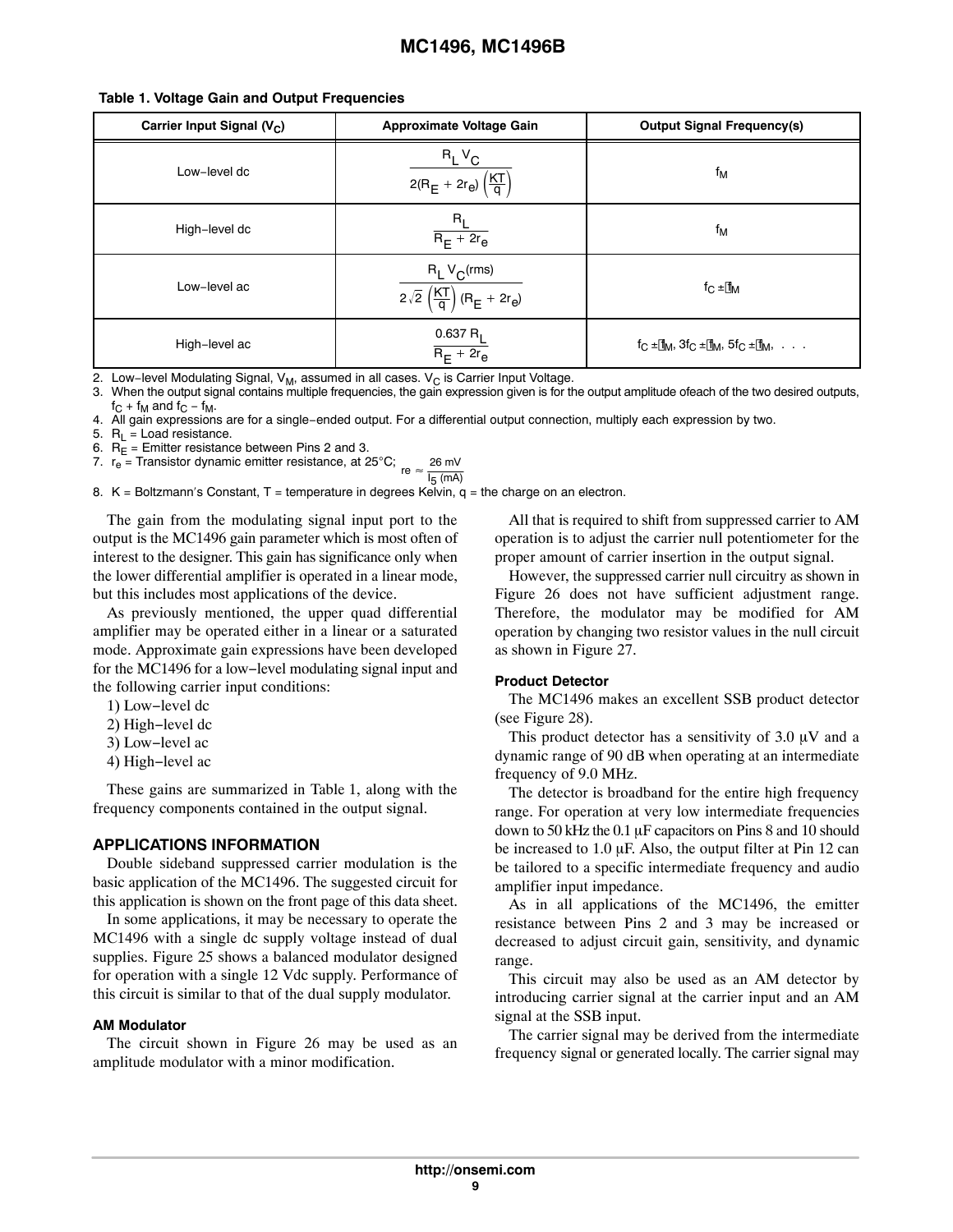<span id="page-9-0"></span>be introduced with or without modulation, provided its level is sufficiently high to saturate the upper quad differential amplifier. If the carrier signal is modulated, a 300 mVrms input level is recommended.

# **Doubly Balanced Mixer**

The MC1496 may be used as a doubly balanced mixer with either broadband or tuned narrow band input and output networks.

The local oscillator signal is introduced at the carrier input port with a recommended amplitude of 100 mVrms.

Figure [29](#page-10-0) shows a mixer with a broadband input and a tuned output.

# **Frequency Doubler**

The MC1496 will operate as a frequency doubler by introducing the same frequency at both input ports.

Figures [30](#page-10-0) and [31](#page-10-0) show a broadband frequency doubler and a tuned output very high frequency (VHF) doubler, respectively.

# **Phase Detection and FM Detection**

The MC1496 will function as a phase detector. High−level input signals are introduced at both inputs. When both inputs are at the same frequency the MC1496 will deliver an output which is a function of the phase difference between the two input signals.

An FM detector may be constructed by using the phase detector principle. A tuned circuit is added at one of the inputs to cause the two input signals to vary in phase as a function of frequency. The MC1496 will then provide an output which is a function of the input signal frequency.



# **TYPICAL APPLICATIONS**

**Figure 27. AM Modulator Circuit Figure 28. Product Detector (12 Vdc Single Supply)**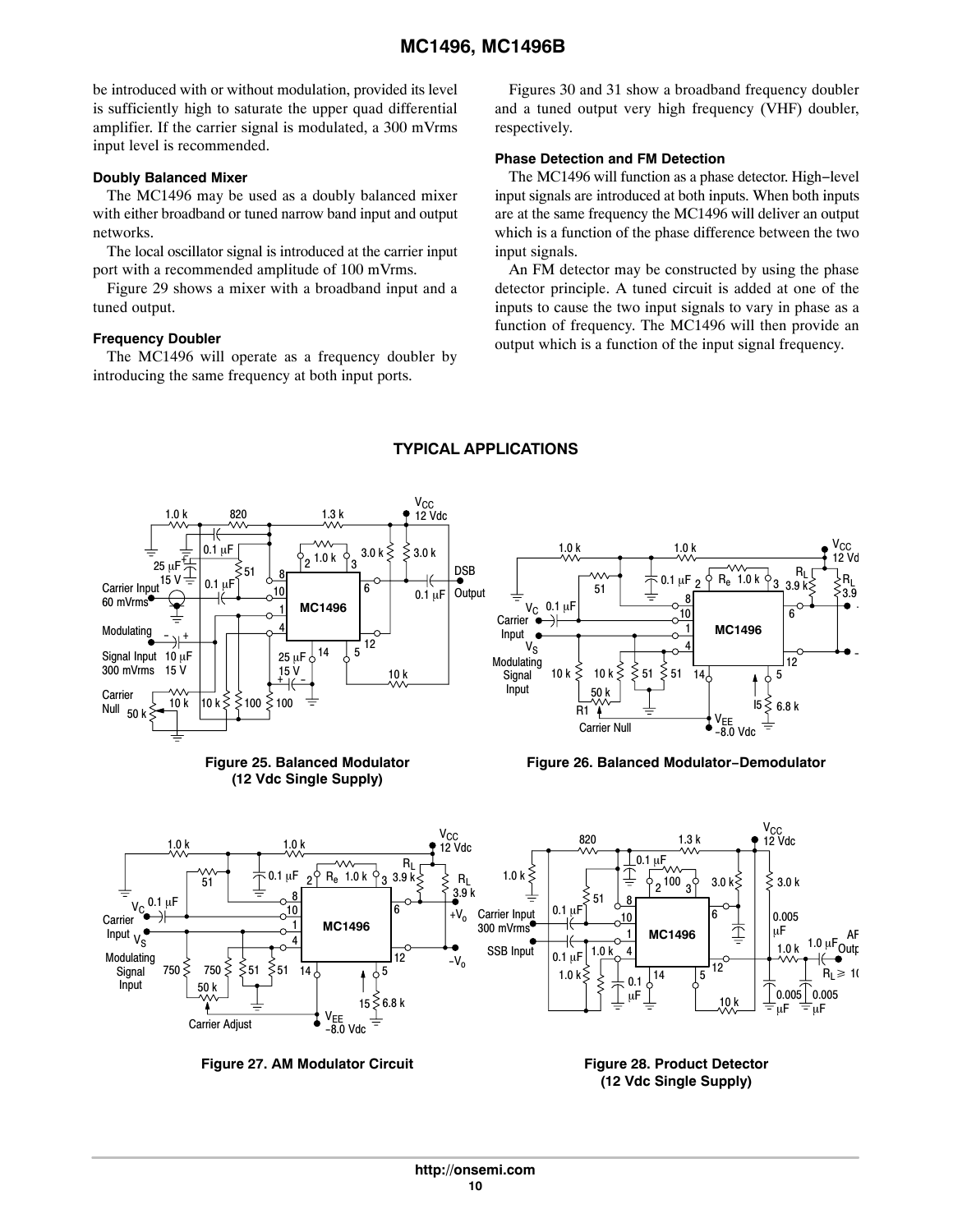<span id="page-10-0"></span>









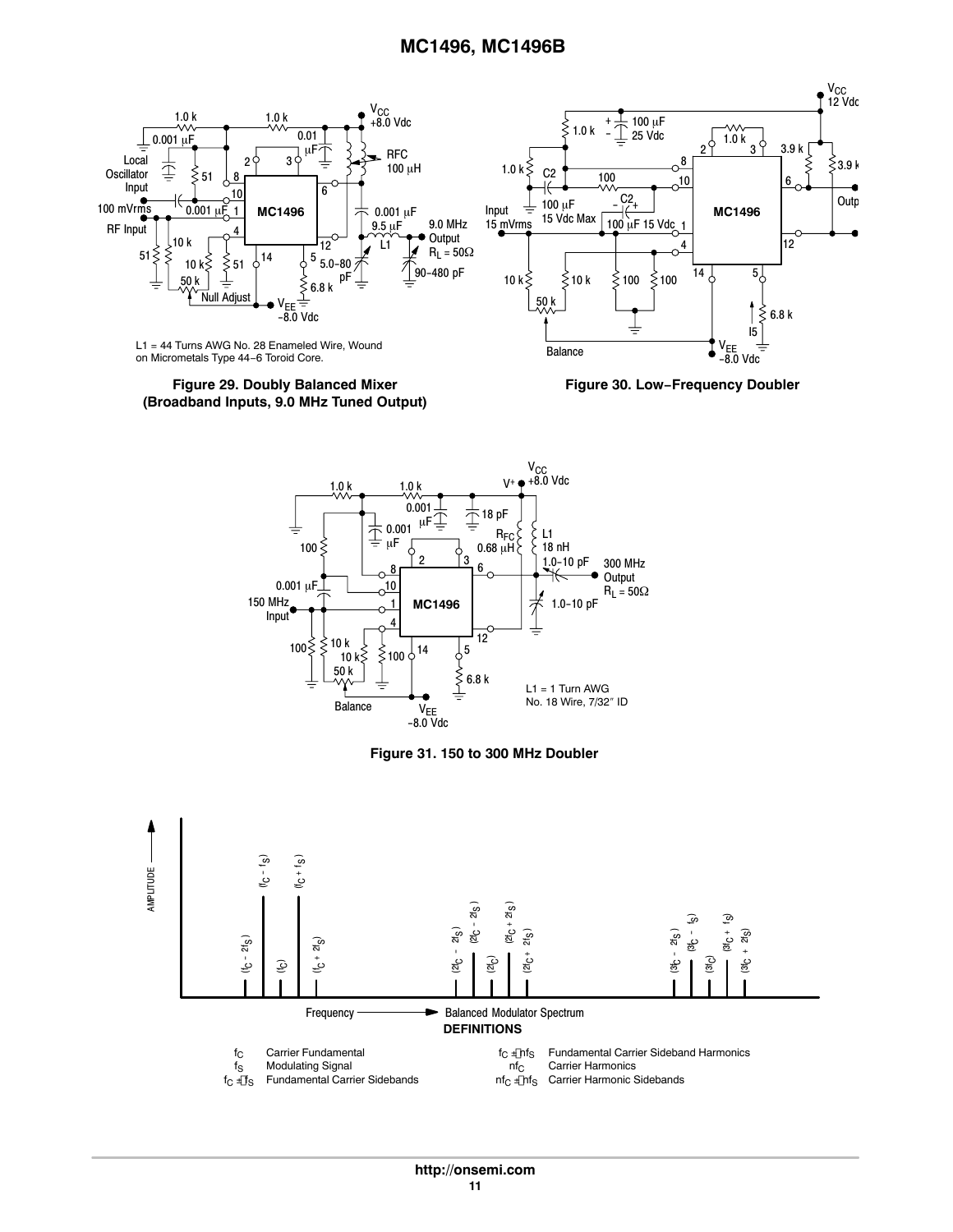# <span id="page-11-0"></span>**ORDERING INFORMATION**

| <b>Device</b>    | Package                     | Shipping <sup><math>\dagger</math></sup> |  |  |  |
|------------------|-----------------------------|------------------------------------------|--|--|--|
| <b>MC1496D</b>   | <b>SOIC-14</b>              |                                          |  |  |  |
| <b>MC1496DG</b>  | <b>SOIC-14</b><br>(Pb-Free) | 55 Units/Rail                            |  |  |  |
| MC1496DR2        | <b>SOIC-14</b>              |                                          |  |  |  |
| MC1496DR2G       | <b>SOIC-14</b><br>(Pb-Free) | 2500 Tape & Reel                         |  |  |  |
| <b>MC1496P</b>   | PDIP-14                     |                                          |  |  |  |
| <b>MC1496PG</b>  | PDIP-14<br>(Pb-Free)        |                                          |  |  |  |
| MC1496P1         | PDIP-14                     | 25 Units/Rail                            |  |  |  |
| MC1496P1G        | PDIP-14<br>(Pb-Free)        |                                          |  |  |  |
| <b>MC1496BD</b>  | <b>SOIC-14</b>              |                                          |  |  |  |
| <b>MC1496BDG</b> | <b>SOIC-14</b><br>(Pb-Free) | 55 Units/Rail                            |  |  |  |
| MC1496BDR2       | <b>SOIC-14</b>              |                                          |  |  |  |
| MC1496BDR2G      | <b>SOIC-14</b><br>(Pb-Free) | 2500 Tape & Reel                         |  |  |  |
| <b>MC1496BP</b>  | PDIP-14                     |                                          |  |  |  |
| <b>MC1496BPG</b> | PDIP-14<br>(Pb-Free)        | 25 Units/Rail                            |  |  |  |

†For information on tape and reel specifications, including part orientation and tape sizes, please refer to our Tape and Reel Packaging Specifications Brochure, BRD8011/D.

# **MARKING DIAGRAMS**

| <b>SOIC-14</b><br><b>D SUFFIX</b><br><b>CASE 751A</b>                 |                                                                  | PDIP-14<br><b>P SUFFIX</b><br><b>CASE 646</b>                                                |                                                                                  |  |  |
|-----------------------------------------------------------------------|------------------------------------------------------------------|----------------------------------------------------------------------------------------------|----------------------------------------------------------------------------------|--|--|
| 14<br>A A A A A A A<br><b>MC1496DG</b><br>AWLYWW<br>lo<br>Н<br>H<br>н | 14<br>A A A A A A<br>Н.<br><b>MC1496BDG</b><br>AWLYWW<br>$\circ$ | 14<br>8 8 8 8 8 8 8<br><b>MC1496P</b><br><b>AWLYYWWG</b><br>$\circ$<br>Y<br>Υ<br>Y<br>Y<br>Y | 14<br>8888888<br><b>MC1496BP</b><br>AWLYYWWG<br>$\circ$<br>Y<br>Υ<br>Y<br>Y<br>Y |  |  |
|                                                                       | A<br><b>WL</b><br>YY. Y<br>$\lambda$ A $\lambda$                 | = Assembly Location<br>$=$ Wafer Lot<br>$=$ Year<br>$M_{\text{odd}} M_{\text{odd}}$          |                                                                                  |  |  |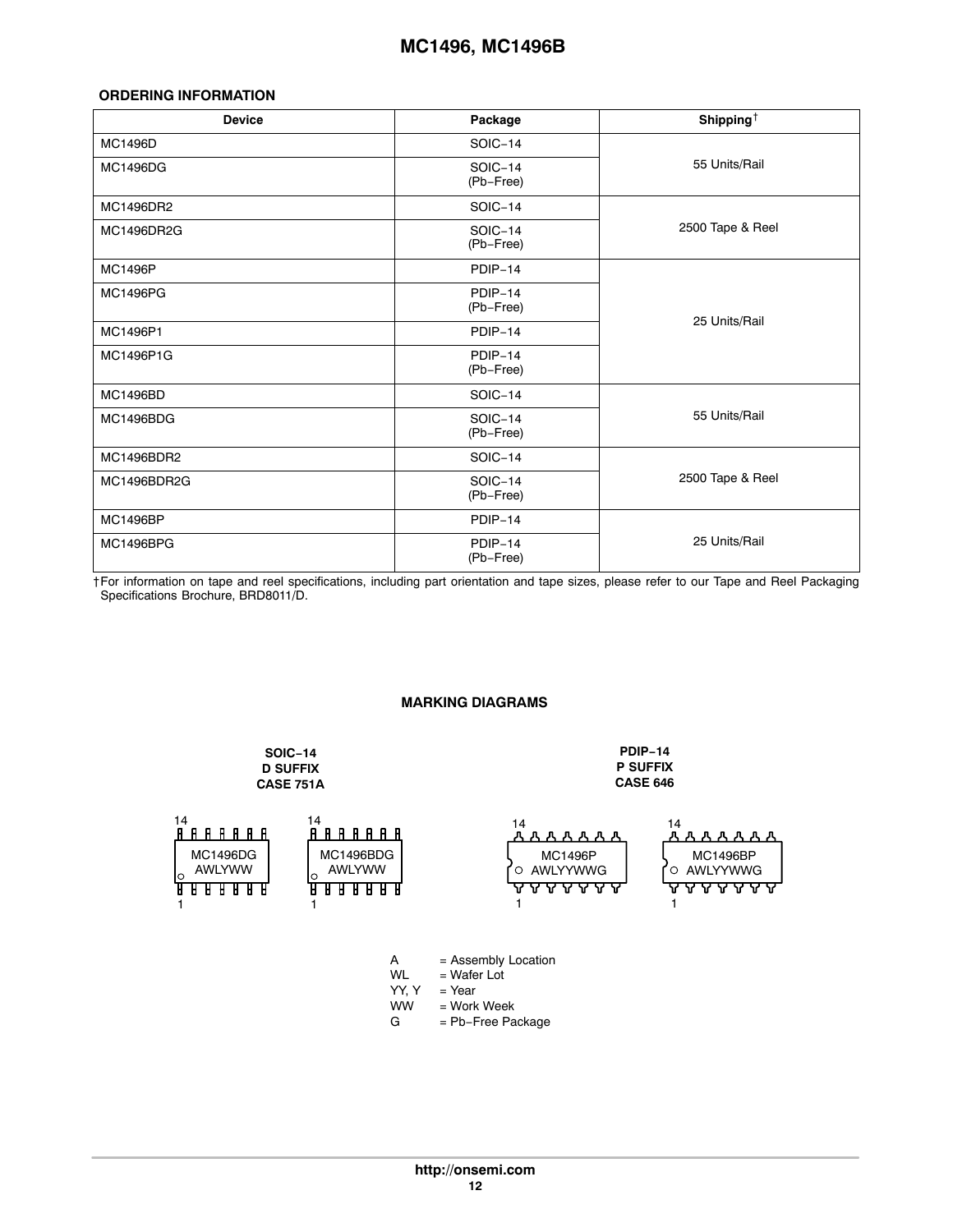# **PACKAGE DIMENSIONS**

**SOIC−14** CASE 751A−03 ISSUE H



NOTES:

- 1. DIMENSIONING AND TOLERANCING PER
- ANSI Y14.5M, 1982.<br>2. CONTROLLING DIMENSION: MILLIMETER.<br>3. DIMENSIONS A AND B DO NOT INCLUDE<br>MOLD PROTRUSION.
- 4. MAXIMUM MOLD PROTRUSION 0.15 (0.006) PER SIDE.
- 5. DIMENSION D DOES NOT INCLUDE DAMBAR PROTRUSION. ALLOWABLE DAMBAR PROTRUSION SHALL BE 0.127 (0.005) TOTAL IN EXCESS OF THE D DIMENSION AT MAXIMUM MATERIAL CONDITION.

|     | <b>MILLIMETERS</b>  |            |              | <b>INCHES</b> |
|-----|---------------------|------------|--------------|---------------|
| DIM | <b>MIN</b>          | <b>MAX</b> | <b>MIN</b>   | <b>MAX</b>    |
| А   | 8.55                | 8.75       | 0.337        | 0.344         |
| в   | 3.80                | 4.00       | 0.150        | 0.157         |
| С   | 1.35                | 1.75       | 0.054        | 0.068         |
| D   | 0.35                | 0.49       | 0.014        | 0.019         |
| F   | 0.40                | 1.25       | 0.016        | 0.049         |
| G   | 1.27 BSC            |            | 0.050 BSC    |               |
| J   | 0.19                | 0.25       | 0.008        | 0.009         |
| κ   | 0.10                | 0.25       | 0.004        | 0.009         |
| М   | $\circ$<br>$\Omega$ | $7^\circ$  | $\circ$<br>O | $7^\circ$     |
| P   | 5.80                | 6.20       | 0.228        | 0.244         |
| R   | 0.25                | 0.50       | 0.010        | 0.019         |

#### **SOLDERING FOOTPRINT\***



\*For additional information on our Pb−Free strategy and soldering details, please download the ON Semiconductor Soldering and Mounting Techniques Reference Manual, SOLDERRM/D.